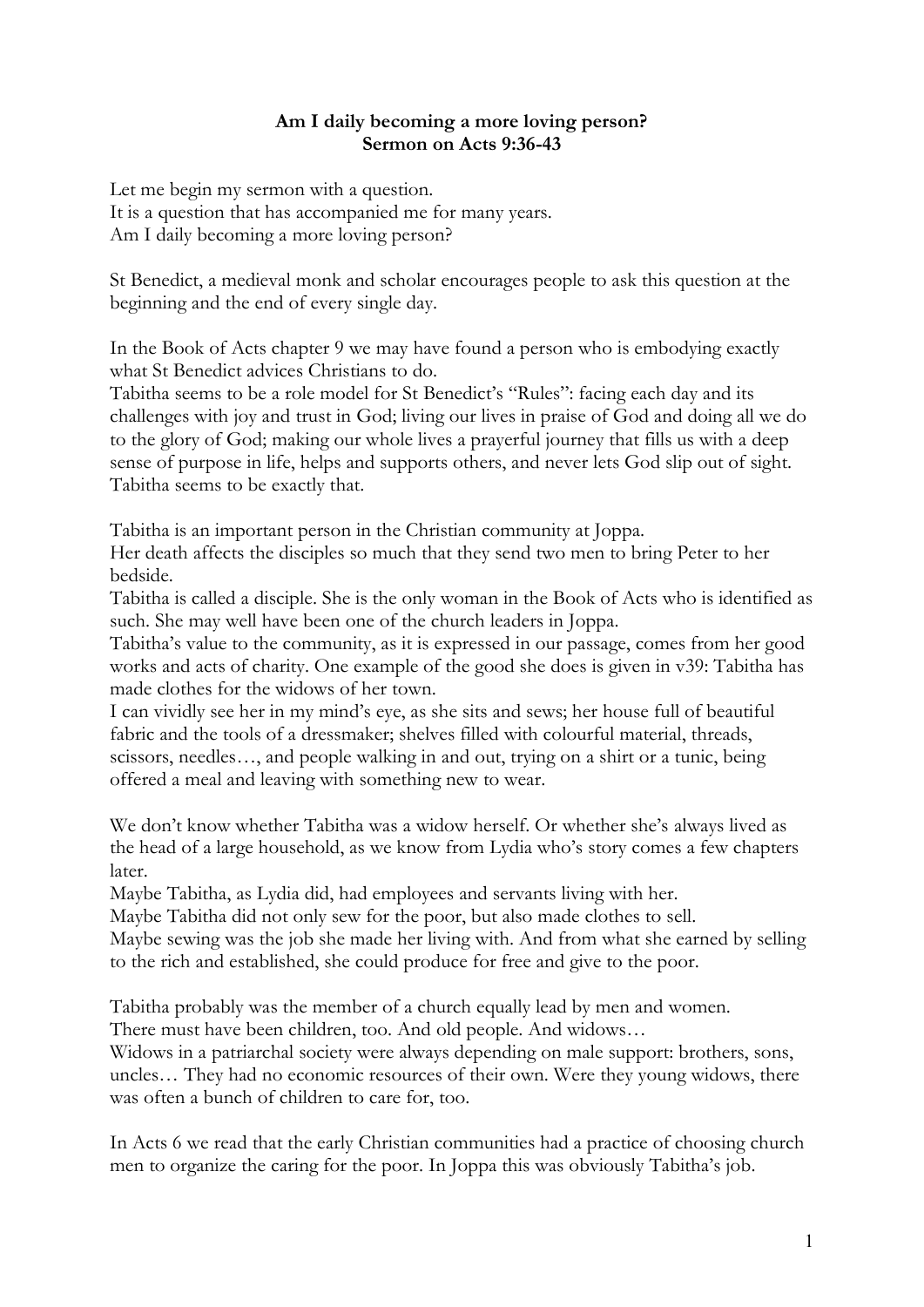She gave from her own means and played a significant role in the charity the community worked in the town of Joppa.

So it is no wonder that the widows are desperate after Tabitha's death. They weep.

And later when Peter appears on the scene they show him all the beautiful clothes which Tabitha had made for them when she was still alive.

Peter, I assume, saw their sadness and the exhibition of Tabitha's good works, and couldn't help but help.

He had done it before.

He had discovered that after Jesus' death he could perform the miracles which, while he was still alive, Jesus had done.

What Peter did, he did in the name of Jesus.

The story tells us, how he seeks peace and quiet, kneels down and prays… obviously not yet focussing on Tabitha, but on the source of his faith and his power to help and heal. So filled with divine energy he turns to Tabitha's body, and speaks to her. "Tabitha, get up," he simply says.

I like that.

He doesn't use millions of words, spilling them all over the situation, but sticks to the powerful and simple!

Other than the lame at the temple gate some chapters earlier in Acts, Tabitha doesn't immediately jump up and praise God. No.

It is a slow flow of things:

Peter speaks.

Tabitha opens her eyes.

She sees Peter. And she sits up.

Peter gives her his hand and helps her up…

slow motion… fully concentrating on the need of the moment.

Only when all this is done, Peter calls in the others, and shows them that Tabitha has come back to life. This news of course spread rapidly… and many new people began believing in God.

The passage ends with a sentence that I found a bit odd, when I came across it for the first time. I felt as if it didn't really belong there – or wasn't really needed.

"Meanwhile Peter stayed in Joppa for some time with a certain Simon, a tanner." When I looked at it more closely, I discovered its meaning and significance:

Simon, the tanner, was by no means a member of the upper class of the society of Joppa. Peter stayed and made a home with a man from the working class who practiced a job that was regarded as one of the lowest of all.

Peter, who'd just discovered his extraordinary ability to heal the sick and raise the dead, does not think a tanner unworthy to be visited.

By choosing Simon's home, he clearly sets a sign that in the early church the principle of equality was seen as one of the essentials of their young and new faith.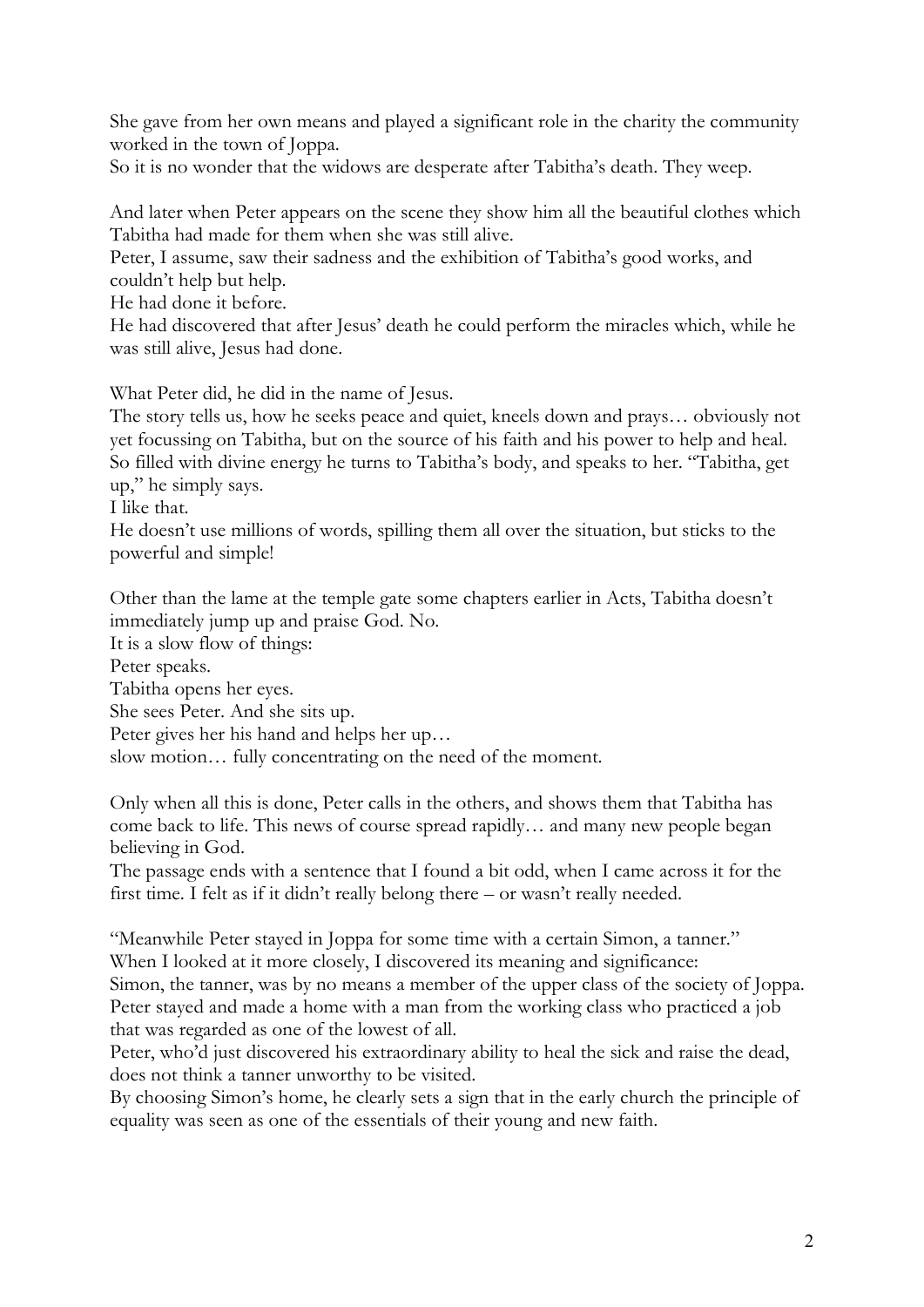When we meditated on Tabitha's story in the Bible Sharing group ten days ago, I was enriched by other people's ideas and thoughts and began seeing Tabitha quite vividly...

I saw this woman: faithful and self-confident, living in a very young faith community, searching for something new, for more than her old belief could provide, a head of the household, a church leader, a business woman… A woman who moves fast (if they called her gazelle), a strong and busy woman, outgoing and welcoming, seeing the world with open eyes and a clear mind, knowing what is right and wrong. Not allowing her skilled hands to rest before the day's work is done and the last need is stilled. Loved and loving. Freely giving and always full of ideas of how to respond to different people's needs... Able to stand up and speak out loud… Not afraid of showing solidarity with the underprivileged. Always happy to grant support to those who were overlooked by everybody else… Never too tired to carry on doing good things. Never lazy, only seldom frustrated, and blessed with the godly gift of turning every anger into energy that could then bring about change. Tabitha – always and everywhere making a difference. And all of a sudden she is ill and dies.

Nothing is as it was before.

Tabitha's good works are past.

Her body unable to move, care, breathe, live.

Now it is the others who must care for her. Attend to her need. Pay her a last service. They take her, touch her, wash her, dress her – probably in one of the many lovely dresses that she had made -; they lay her in a room upstairs where it is peaceful and quiet. And as it is the custom, they weep and mourn and shed their tears.

But some of them, who've loved her so much, and who she may have loved equally, can't accept this death. They don't agree to it. Don't believe it. Won't have it… Must still do something…

Some of them refuse to let Tabitha go. They seek a way out.

Hoping against all hopelessness they send for help. They are convinced that Peter can help and urge him to come.